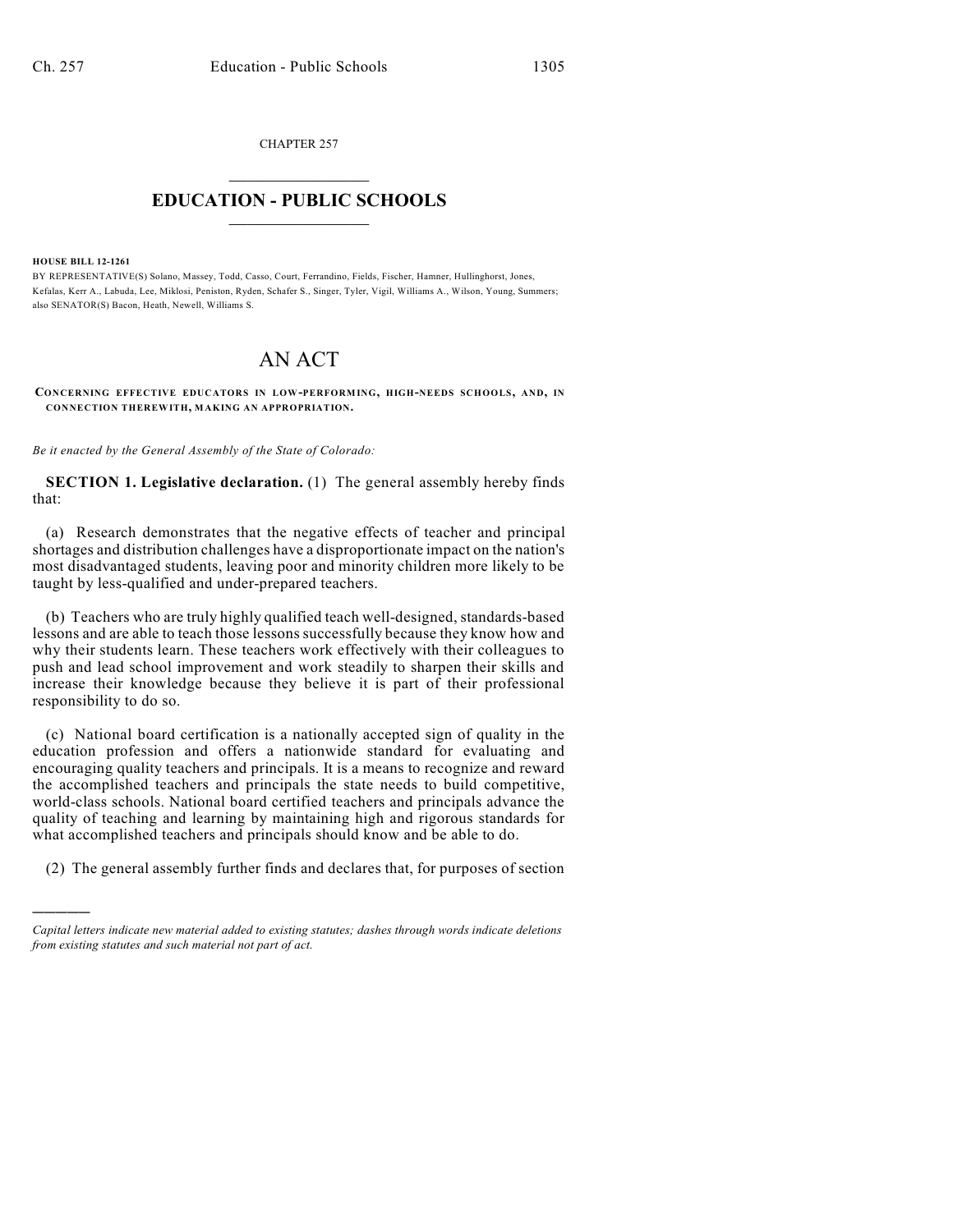17 of article IX of the state constitution, implementation of measures designed to improve teacher and principal quality, recruitment, and retention is a critical element of accountable education reform, accountable programs to meet state academic standards, and performance incentives for teachers and principals and, therefore, may receive funding from the state education fund created in section 17 (4) of article IX of the state constitution.

**SECTION 2.** In Colorado Revised Statutes, **amend** 22-2-502 as follows:

**22-2-502. Definitions.** As used in this part 5, unless the context otherwise requires:

(1) "Department" means the department of education created and existing pursuant to section 24-1-115, C.R.S.

(2) "LOW-PERFORMING, HIGH-NEEDS SCHOOL" MEANS A SCHOOL THAT IS REQUIRED TO SUBMIT A PRIORITY IMPROVEMENT OR TURNAROUND PLAN PURSUANT TO SECTION 22-11-210.

**SECTION 3.** In Colorado Revised Statutes, 22-2-504, **amend** (1) and (2); and **add** (4) as follows:

**22-2-504. National board for professional teaching and principal standards certification compensation - study.** (1) Beginning with the 2009-10 school year and ending with the 2011-12 school year, the department, subject to available appropriations, shall award an annual stipend of one thousand six hundred dollars to any teacher OR PRINCIPAL who is employed to teach in a school district, a program operated by a board of cooperative services, a charter school authorized by a school district pursuant to part 1 of article 30.5 of this title, or a charter school authorized by the state charter school institute pursuant to part 5 of article 30.5 of this title, and who holds a certification from the national board for professional teaching OR PRINCIPAL standards. For any stipends that are awarded, the department shall allocate the stipend moneys to the school district that employs the teacher OR PRINCIPAL who is to receive the stipend, and the school district shall then make payment directly to the eligible teacher OR PRINCIPAL. A school district may, at its discretion, withhold any required employer retirement and medicare contributions associated with the stipend pursuant to this section from the one thousand six hundred dollar stipend amount. For any stipends that are awarded, the stipend shall be:

(a) Payable on May 1, 2009, and each May 1 thereafter;

- (b) Prorated for less than full-time employment;
- (c) Considered regular salary under section 24-51-101 (42) (a), C.R.S.; and

(d) In addition to, and not in lieu of, any existing compensation being awarded at the local level to a teacher OR PRINCIPAL who holds a certification from the national board for professional teaching OR PRINCIPAL standards.

(2) Beginning with the 2009-10 school year, and ending with the 2011-12 school